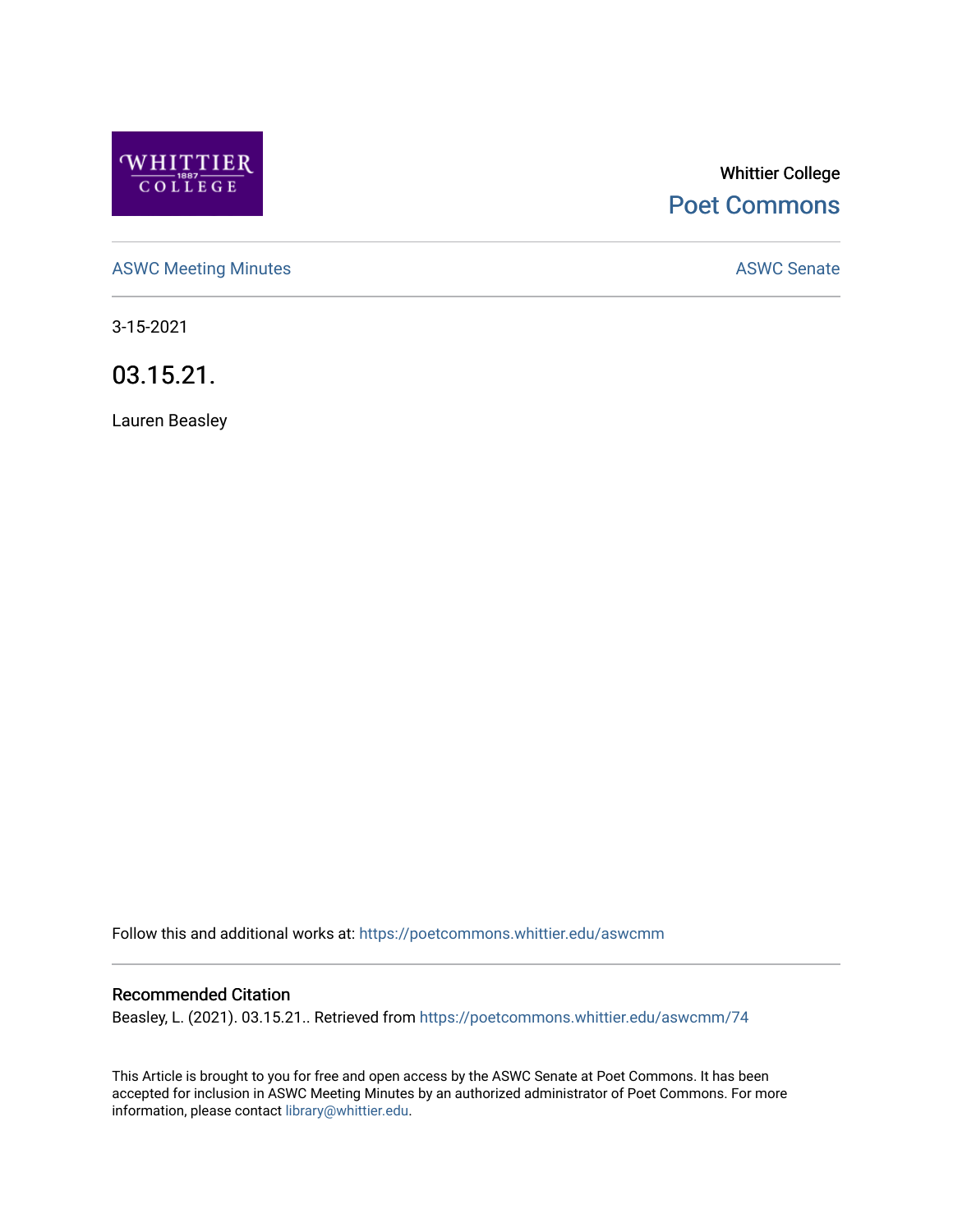



### **Meeting Minutes for 2/15/21**

**I. Meeting is called to order at:** Due to unprecedented weather activity across the country, affecting students' access to internet and power, the original senate meeting tonight will be canceled. In its place will be an open meeting for discussion and support of any kind.The following minutes are the constituent and committee reports for the week.

#### **II. Constituent Reports**

### **A. Academic Affairs Chair:** *Sen. D. Torres*

 $1$  N/A

### **B. First-Year Class Council:** *Sen. Waldorf*

1. FCC did not meet this week but plans on revisiting our constitution and updating our engage site with more current information.

### **C. Commuter Representative:** *Sen. Lopez*

1. This week I talked to Christine and Jose and figured out great goals for my position and talked about working on a survey for students to fill out on how they are doing. I also got the information for the commuter council from Christine. Time to get to work (:

#### **D. Residential Hall Representative:** *Sen. Magana*

1. To be honest this model has been a bit more chaotic for me since I am taking 4 classes but once this module is over, I have plans to keep students more engage online. For the residential packages, I plan to give care packages with snacks and gender-neutral toiletries (shampoo, toothpaste, etc) to the residential students. I am currently planning this out with Director Robinson and I was planning to have both Program Board and Senate collaborate on this. Once we have numbers budgeted, I will reach out to Treasure Estrada with a budget request for it and reach out to Lafayette and Norma as well. In addition, at the end of this module, I am planning to buy feminine products to place in all the women's restrooms in the dorms for emergencies. I am also planning to send Bruce an email regarding wifi updates due to complaints I received out from students. I'll also send another survey out to the residential students within the next upcoming week in any needs, concerns, etc. Thank you.

#### **E. Non-Traditional Student Representative:** *Sen. J. Torres*

1. This week, Liz Mendoza, intern at the office of institutional research at Whittier College, reached out to me because she is working on gathering information on how Whittier can become a transfer-friendly campus. She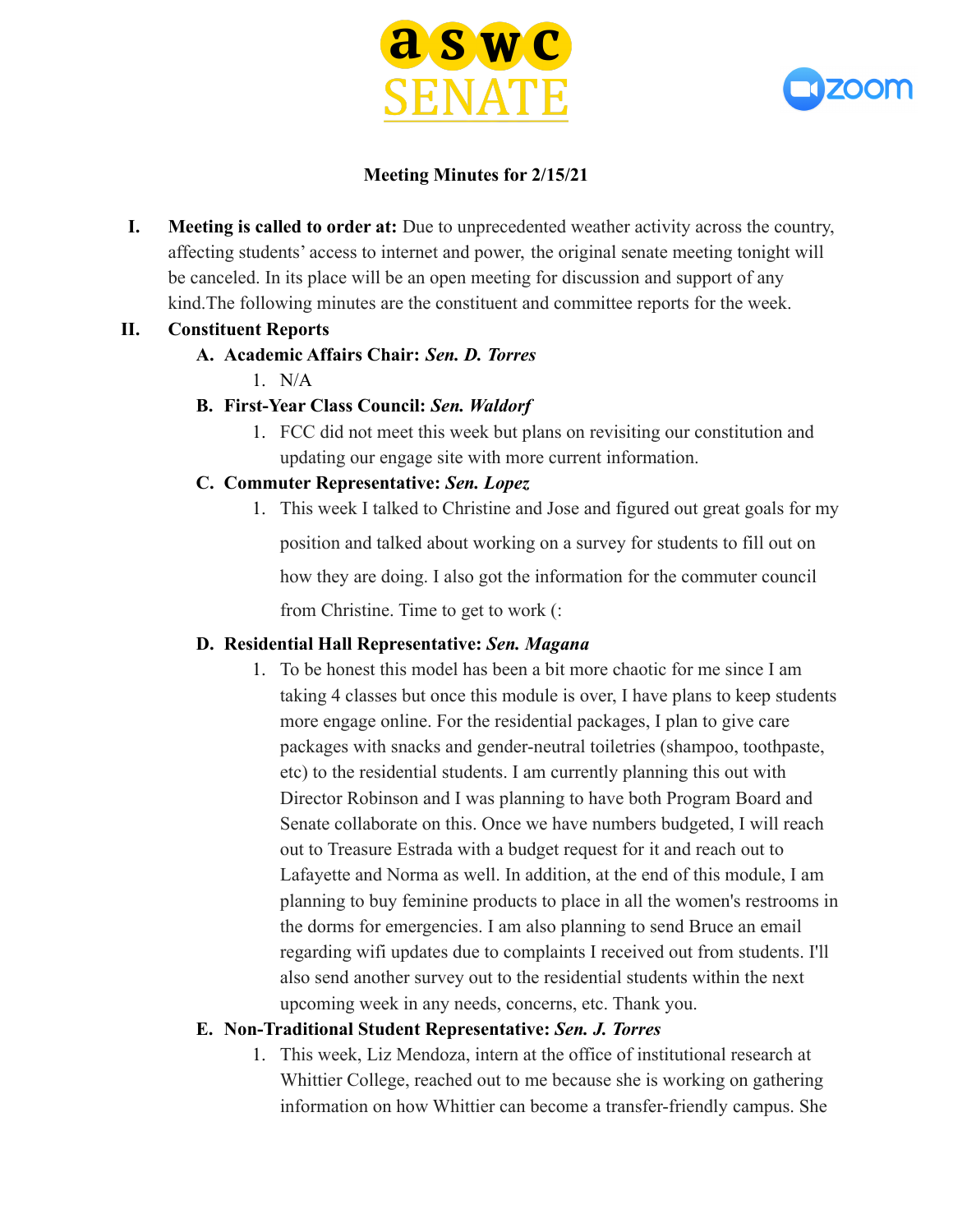



is looking for students to interview that transferred into Whittier from a two or four year institution. Not only will the information gathered be useful to the office of institutional research, but it will also be useful for me as the information will let me know what transfer students need and what new things I can bring up in senate regarding student life and academic help. I created a flyer that was emailed to the veterans resource center on campus as well as posted on social media. If you are interested or know anyone that may be interested in participating please contact Liz Mendoza (google voice: 626.869.7047 poet email: lmendoza@poets.whittier.edu) or myself (google voice: 657.888.3435 poet email: jtorres7@poets.whittier.edu transfer@poets.whittier.edu). Also, today (Monday, Feb. 15) was my first day of office hours for this semester. I will continue to host office hours every Friday between 6pm-7pm via zoom for Spring Module 2. Anyone is welcome to drop in or contact me via email or google voice for any questions, comments or concerns. If you are not available during this time and would like to meet, reach out to me so we can set up a day and time.

- 2. Zoom information for office hours: Jannet Torres is inviting you to a scheduled Zoom meeting.
	- a. Topic: Jannet Torres Office Hours
	- b. Time: This is a recurring meeting Meet anytime
	- c. Join Zoom Meeting
	- d. [https://us02web.zoom.us/j/6523637763?pwd=RzVnTWl4WDlGU](https://us02web.zoom.us/j/6523637763?pwd=RzVnTWl4WDlGUkRWRC8vUHF0cnhUZz09) [kRWRC8vUHF0cnhUZz09](https://us02web.zoom.us/j/6523637763?pwd=RzVnTWl4WDlGUkRWRC8vUHF0cnhUZz09)
	- e. Meeting ID: 652 363 7763
	- f. Passcode: senate

# **F. Student Body Representative:** *Sen. Armstrong*

- 1. Updates:
	- a) If anyone needs someone to talk to during this time, I am available on Instagram and google voice/text
- 2. Instagram Story:
	- a) Office Hours:
		- (1) Thursday: 12:30pm-1:30pm PST
		- (2) Friday: 2:30pm-3:20pm PST
	- b) [Zoom link](https://us02web.zoom.us/j/9782541514?pwd=RlZQMWFYSVp5elZwanJVMzBWRVdDdz09)
		- (1) Meeting ID: 978 254 1514
		- (2) Passcode: 6RUYne

### **G. Student Body Representative:** *Sen. Benn*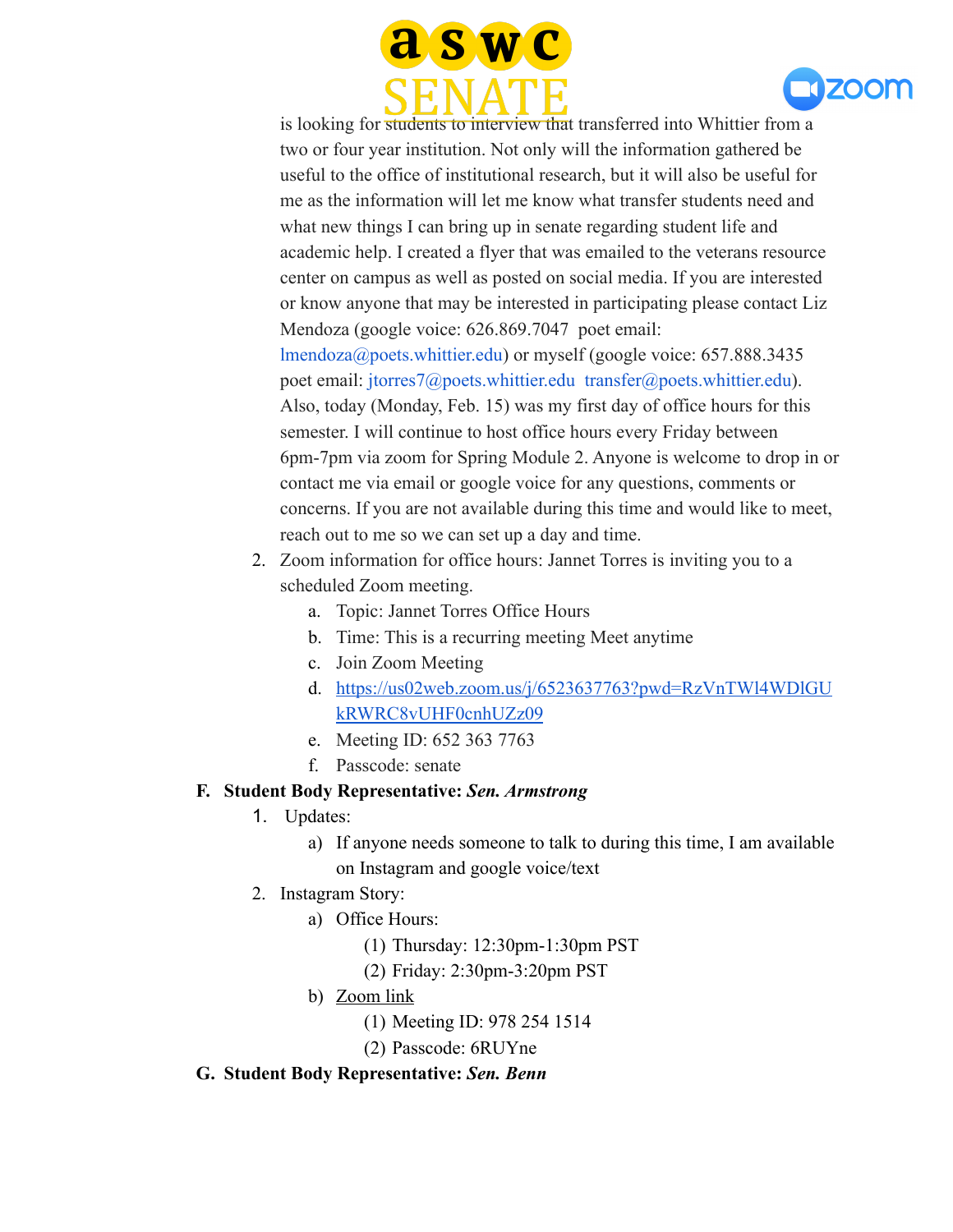



- 1. I have done a lot of reflecting this week on what I've accomplished thus far as a Student Body Representative, and I felt that although at times it feels like I haven't done much, I understood and am working on growing and recognizing that what I've done so far, I should give myself more credit for.
- 2. With this all in mind, I have many plans for the future that I'm excited to be jumpstarting and bringing ideas to other Senators. I figure it'd be more efficient to list what I've done so far in a numbered format so as not to have paragraphs of writing since I'm sure y'all would rather not spend your night reading a fluffed up novel.
- 3. 1.) I have been discussing some ideas for the future with Senator Saldana regarding a potential re-introduction to Senate for our internal team and our Constituents. I think our team could benefit from having some meeting / IG Live / IG posts that highlight the strengths, experiences, and connections that we as individual senators have, allowing us to understand better how we can work together.
- 4. 2.) I reached out to one of the WSP Ambassadors to find out how I can learn more about the work that they do, as well as inviting them to attend our meetings. I was invited to their WSP Ambassador meetings, which I plan on attending next week to discuss my ideas about creating a "bridge" between Senate and the WSP.
- 5. 3.) I had a discussion with Senator Magana regarding an idea for Program Board that she will be bringing up at the next Program Board meeting. I'm hoping that we'll be able to get our idea approved and move forward with planning and have other Senators become involved, it's still a work in progress so we're not necessarily ready to bring the idea to the full Table.
- 6. It's been a long week; I hope you all are taking care of yourselves and that you enjoy your Valentine's weekend!
- 7. Thank you for your hard work and have a great rest of your week.

# **H. Student Body Representative:** *Sen. \_\_\_\_\_\_*

1. N/A

# **I. Inter-Club Council Representative:** *Sen. Iseri*

- 1. The ICC Full-Body met on 2/10 to discuss the Activities & Societies Fair. We talked about how to engage with students on the day of events, and the schedule for the day of events. We also all agreed to conduct outreach between now (2/10) and the day of the Activities & Societies Fair (2/19  $\&$ 2/20)
- 2. The Activities and Societies Fair will be on 2/19 & 2/20 from 12-2:30 PM on both days. Both events will be on Zoom and have the same Zoom login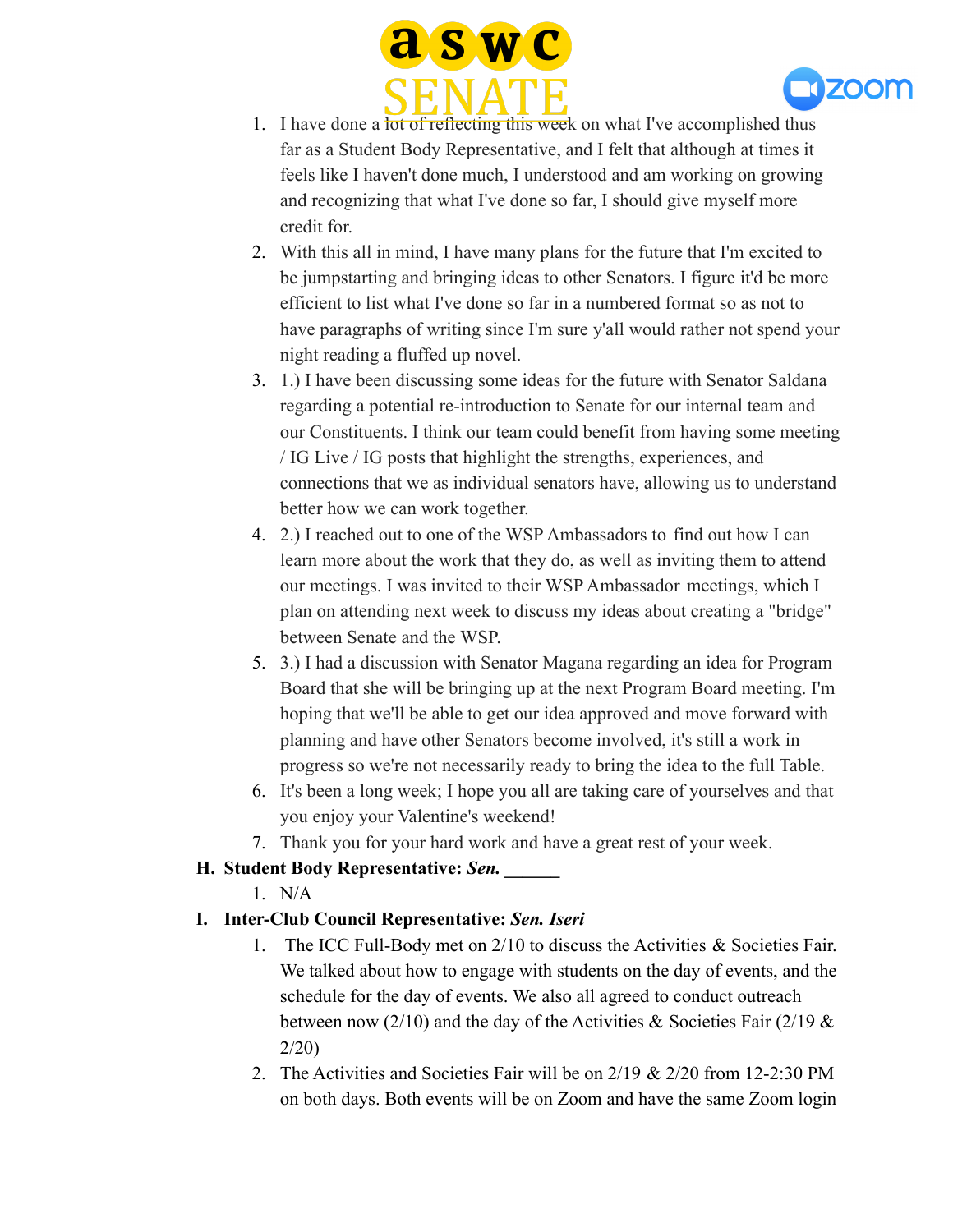



information. The Virtual Fair page has been added to Engage, and all of the clubs and organizations that have expressed interest in attending or have committed to attending will be listed.

### **J. Diversity Council Representative:** *Sen. Yamawaki*

- 1. Student Activities Fair this Friday, February 19 @ 12-2:30pm
- 2. meeting Thursday, February 18 @ 3:30pm PST
	- a) Meetings:
		- (1) Women's Leadership Association: Fridays @ 4:30pm PST
			- (a) Had a self love & empowerment event on Friday,

2/12

- (2) Cru: weekly meeting Thurs @ 5pm PST
	- (a) women's Bible study Mon 5pm
	- (b) Co-ed bible study Tues  $\omega$  12:20pm
- (3) TOBGLAD: Meetings TBD
	- (a) Valentine's Day Crafts
	- (b) Monday, February 15 5-6pm PST
	- (c) RSVP: <http://bit.ly/VCrafts>
- (4) UIPN: Meetings TBD
- (5) WC ASL & Deaf Culture Club: Meetings TBD
- (6) Afro Fusion Dance Team: TBD
- (7) ASA: Meetings TBD
- (8) BSA: Meetings TBD
- (9) Carribean Student Association: Meetings TBD
- (10) First Gen & Allies: Meetings TBD
- (11) JSU: Meetings TBD
- (12) MEChA: Meetings TBD
- **K. Social Justice Coalition Representative:** *Sen. Perez*

1. **N/A**

**L. Media Council Representative:** *Sen. Garrison*

1. **N/A**

### **M. Poet Student Athlete Leadership Academy Male Representative:** *Sen. Coco*

1. This week, my constituents and our council discussed goals that we had for the upcoming months that could transform over years. Firstly, we want PSALA to have greater recognition over all of campus, not just athletes. Secondly, we are trying to brainstorm ways to use our allotted budget in the most beneficial way for the entire athletic department. We understand the challenge of no sports hindering us right now, so we speak in hypotheticals for when we return. We discussed hosting a virtual (and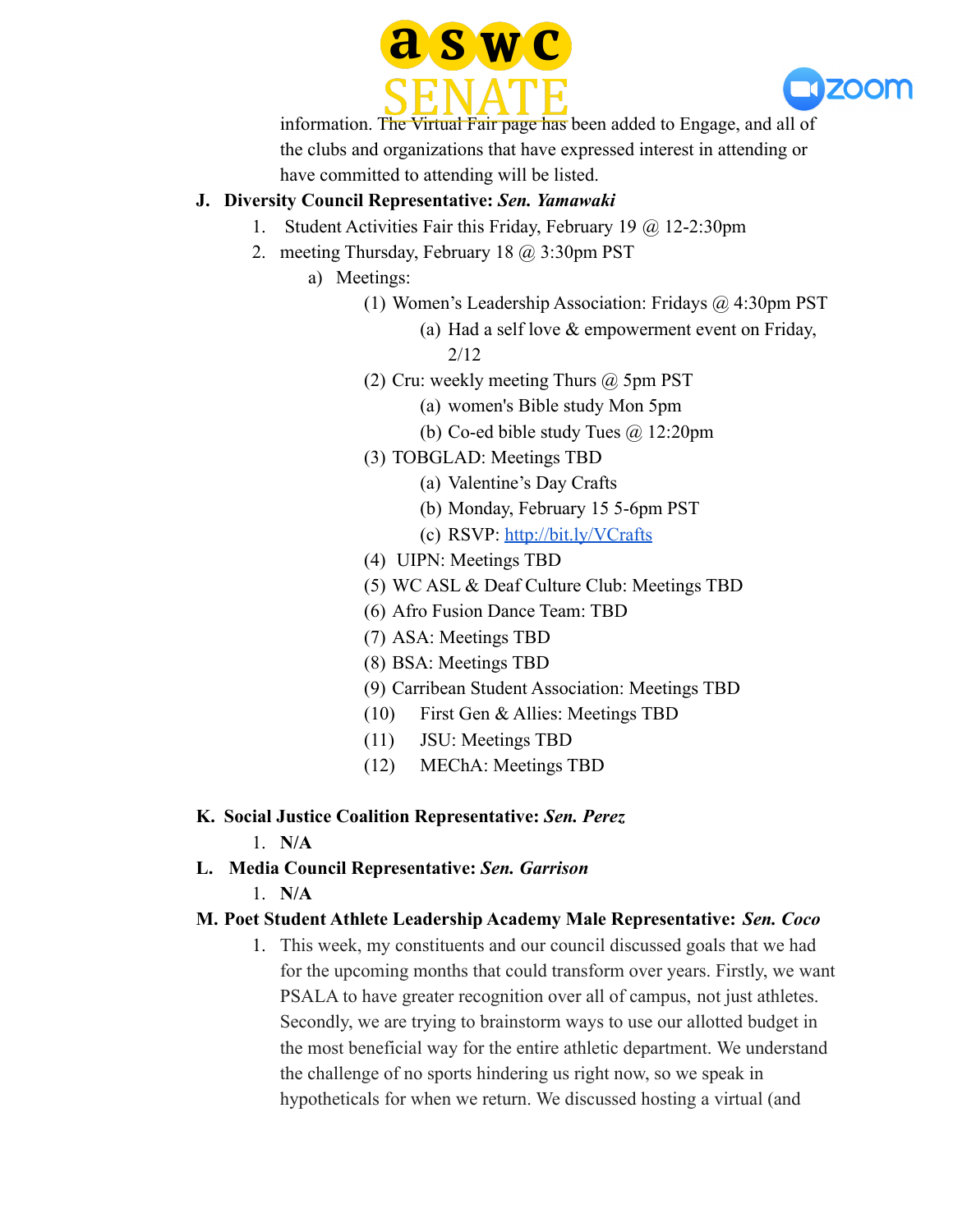



eventually in person) retreat for PSALA at the beginning of each year and potentially every month to create tighter bonds amongst members and stay personal with each other.

**N. Poet Student Athlete Leadership Academy Female Representative:** *Sen. Angileri*

1. N/A

- **O. Inter-Society Council Female & Male Representative:** *Sen. Saldana and Sen. Schoech*
	- 1. Finished society rosters excel sheets
	- 2. Met with Palmer Society leadership talking about recruitment questions and feedback for ISC
	- 3. Email drafted to send to societies regarding Feb 20th Society Fair

# **III. Committee Reports**

### **A. Administrative –***Vice President Brost*

1. We are working on finding meeting times and fulfilling the poet commons

# **B. Budget-** *Treasurer Estrada*

1. I just want to remind everyone that Budget Committee will meet on Wednesdays at 12:30 pm - 1:30 pm on zoom. Everyone that is signed up will be reminded through slack and text.

## **C. Campus Relations-** *Director Royster*

1. We currently do not have anyone who is a member of Campus Relations so I need more senators to join our committee!

# **D. Elections-** *Secretary Beasley*

- 1. The Elections Committee meets at 12:30-1:30 pm PST on Tuesdays
- 2. This week the committee worked through its edits on the code so far and assigned four different sections of work for the rest of this week to address at our next meeting.
	- a) Online campaigning rules
	- b) Debate outlines
	- c) Finances
	- d) Violations and Sanctions
- 3. We will also be bringing up two topics to discuss with the table as a whole at this meeting regarding some changes that may or may not be added to the new code
	- a) removing the 100 signature requirement
	- b) Write in candidates
- 4. As always we invite anyone who is interested to join our committee or just drop into a meeting to see what we are working on.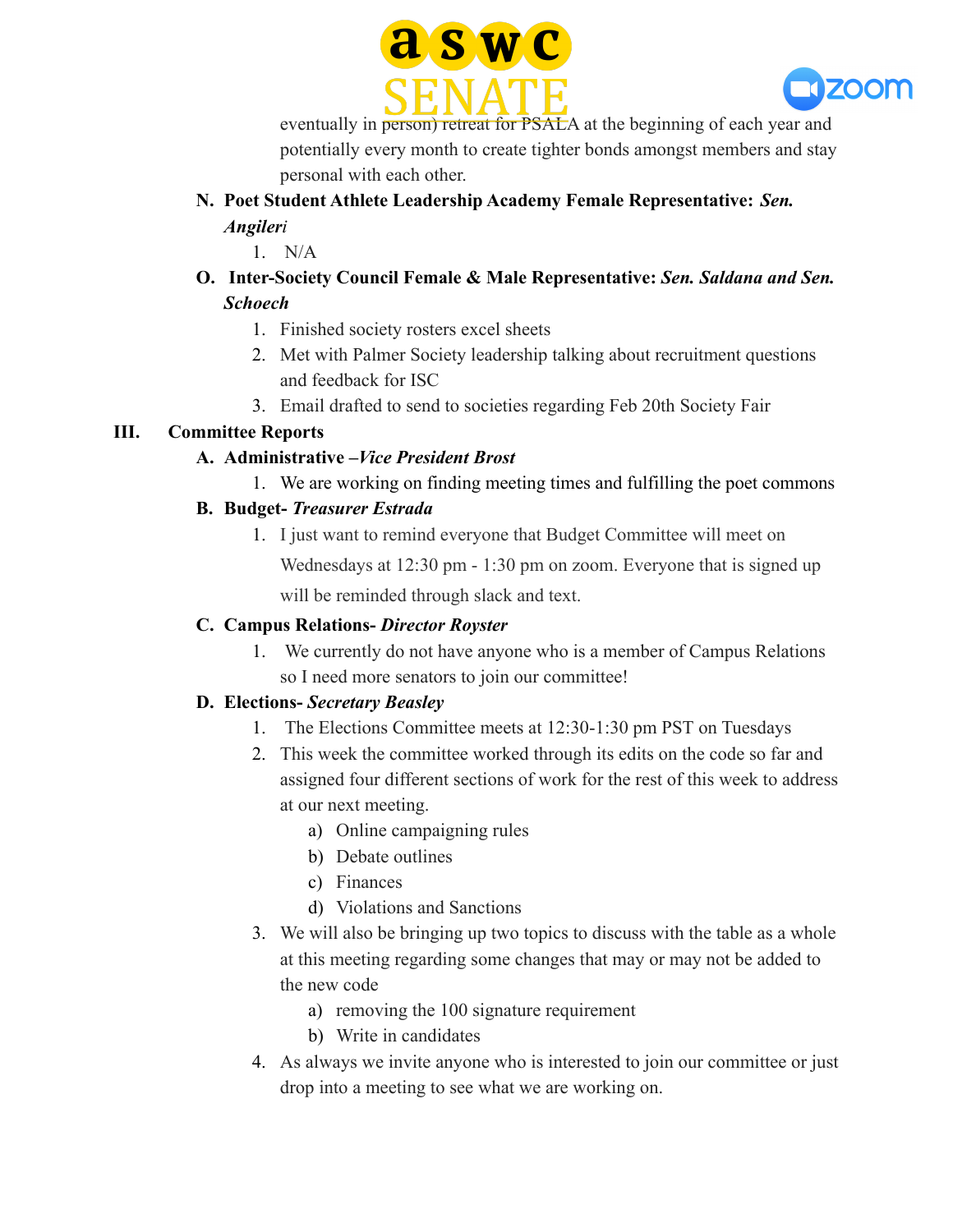



## **E. Program Board –** *Director Robinson*

- 1. Program Board is working on finalizing our February Care Package
- 2. We're going to be having Welcome Back Week the week of February 22nd-February 26th with the theme Y2K/2000's and here are the event names:
	- a) Monday: Memory Lane Monday
	- b) Tuesday: Tuesday Tunes
	- c) Wednesday: Wacky-Wednesday
	- d) Thursday: #ThrowbackThursday
	- e) Friday: Factorial Friday
- 3. We'll be having a Black History Trivia event on February 19

### **F. Advocacy-** *President Eccles*

 $1$  N/A

### **G. Student Feedback Committee-** *Sen. Armstrong and Sen. Benn*

- 1. SFC meetings will be held weekly for open forum if any students have any questions, comments, or concerns if they do not have the chance to attend the Senate Meetings.
	- a. [Zoom lin](https://zoom.us/j/97108049616pwd=bkxIeDJ2NG1paWQxcTlCVk1ESTduZz09)k
		- i. Meeting ID: 971 0804 9616
		- ii. Passcode: feedback
- 2. Updates:
	- a. We have an email for this committee! Anyone can email us at feedback@poets.whittier.edu for any questions or concerns.
	- b. Planning for a student town hall or feedback forum soon in the next coming weeks

#### **H. Student Finance Committee-** *Tres. Estrada*

1. The Student Finance committee and OSE is working to upload more articles up on engage.

#### **I. Environmental-** *Sen. Golden*

1. Last week environmental committee put together a post about racism within environmentalism. We also spent some time brainstorming future topics. And I had the chance to attend a virtual screening of the film *Gather* that I would love to create a WC virtual screening for as well, so we'll figure out what ways we can try to create that. Thank you and I hope you're all doing well.

#### **IV. Announcements**

- A. Activities & Societies Fair:
	- 1. A couple of weeks ago the planning group for the Activities  $\&$  Societies Fair gave a presentation on our plans for the event.